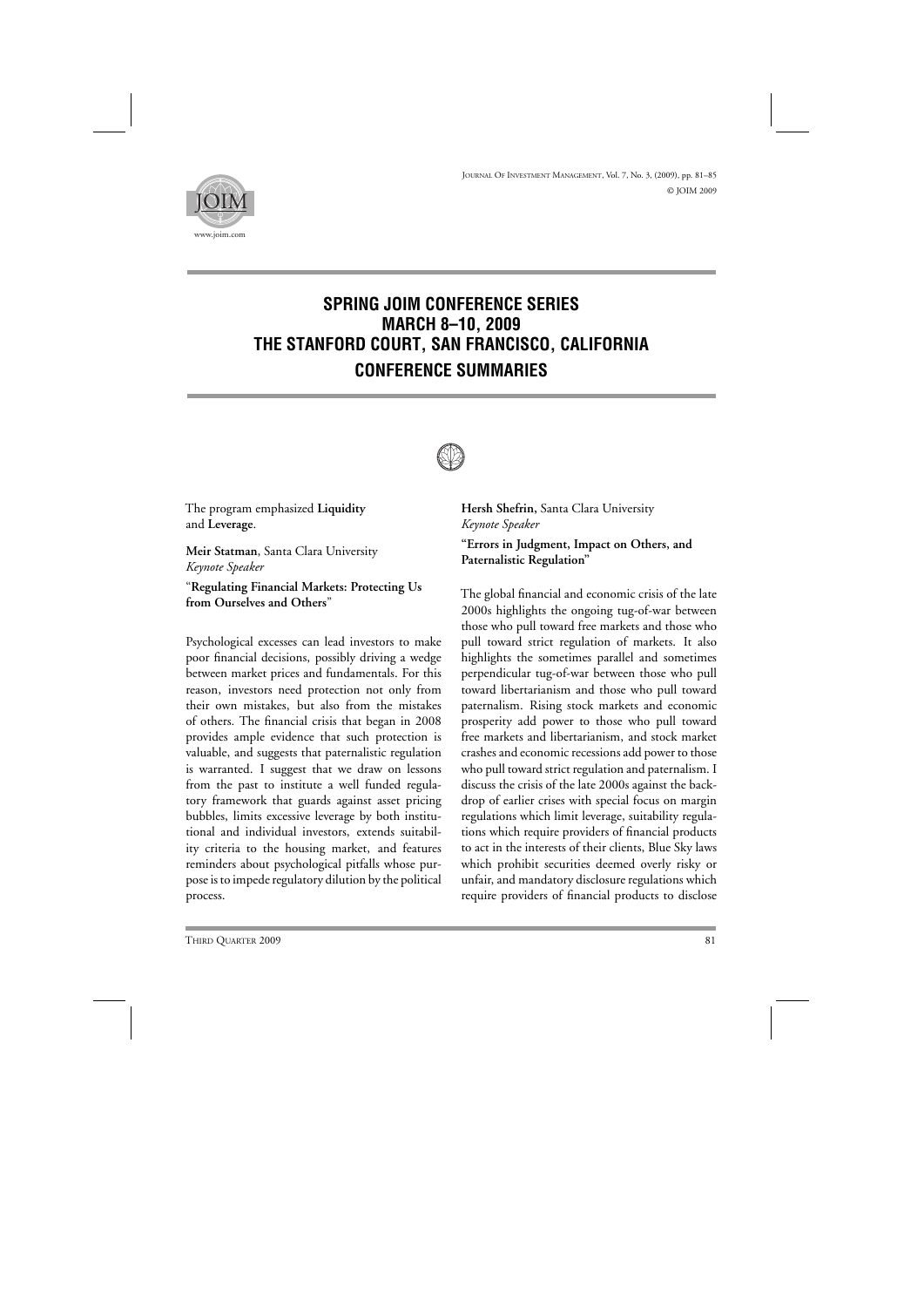pertinent information even if potential buyers do not ask for it.

### **Commentary by Jack L. Treynor**

To appreciate the suggestions of Meir Statman and Hirsch Shefrin, one has to appreciate the importance of liquidity. "Liquidity" sounds like an abstraction of interest only to finance professors and quants. It actually goes to the heart of our kind of society—a society where the middle class does most of the saving, most of the job creation.

When Adam Smith was writing in 1776 he was laying out a blueprint for a new way to organize society. The old way was large landed estates that paid their workers by using inherited land to provide them with food, clothing and shelter. For an example of the old way we don't have to look any further than Thomas Jefferson.

In celebrating specialization, Adam Smith was celebrating a system that required cash—something the employers in the old system didn't need. In Adam Smith's new system, barter is so awkward that, when transactors don't have enough money, demand collapses. The power of money was demonstrated in the collapse of demand in 1837, 1857, 1873, ... and 1929. Like the great panics of the past, the current panic is a sobering reminder that policymakers are still learning how to operate the new system.

As Adam Smith surely understood, the purpose of cities is specialization. The purpose of big cities is more specialization. As 1929 demonstrated, when the population shifts from the farms to the cities, cash becomes more important. Although they are still learning, policy makers now understand its importance. But the present panic goes beyond policy makers' management of cash.

### **Securities and the Small Investor**

The best way to exploit Adam Smith's specialization was to introduce capital goods into your business and then take full advantage of their potential for economies of scale. However, such capital goods required more money than most businessmen had. The solution was to gather the savings of hundreds of small investors, create a public company, and give them claims on the company.

The problem of the middle class is that their unexpected cash needs are large in relation to their wealth. They have savings to invest but, relative to their wealth, holding enough cash for contingencies was a big problem. The solution was a securities market where the claims on large public companies could be sold as easily as they were bought. The distinguishing feature of cash, however, is the absence of adversarial trading motives. Securities are substitutes for money only when they don't have the "used car" problem—when we don't have to worry about our counterparty's trading motive. (To be sure, unlike sellers of used cars, sellers of securities are as ignorant about their value as buyers.) The principal obstacle to the kind of securities the middle class need is the presence of such motives.

Securities transactions are a zero-sum game, with a loser for every winner. It's not in our counterparty's interest for us to know why he is transacting. To be sure, we aren't injured by his motive when we don't transact. But then our security is no longer serving as a cash substitute. But when the middle class is relying on their securities to be a useful cash substitute, anything that undermines their confidence has the same effect on prosperity as a collapse in the supply of real cash.

# **Leverage and Transparency**

When I have an adversarial trading motive, leverage gives me the opportunity to make a bigger trade—i.e., the opportunity to hurt more middle class investors who are just seeking liquidity. When leverage is available to me, it increases the odds against them.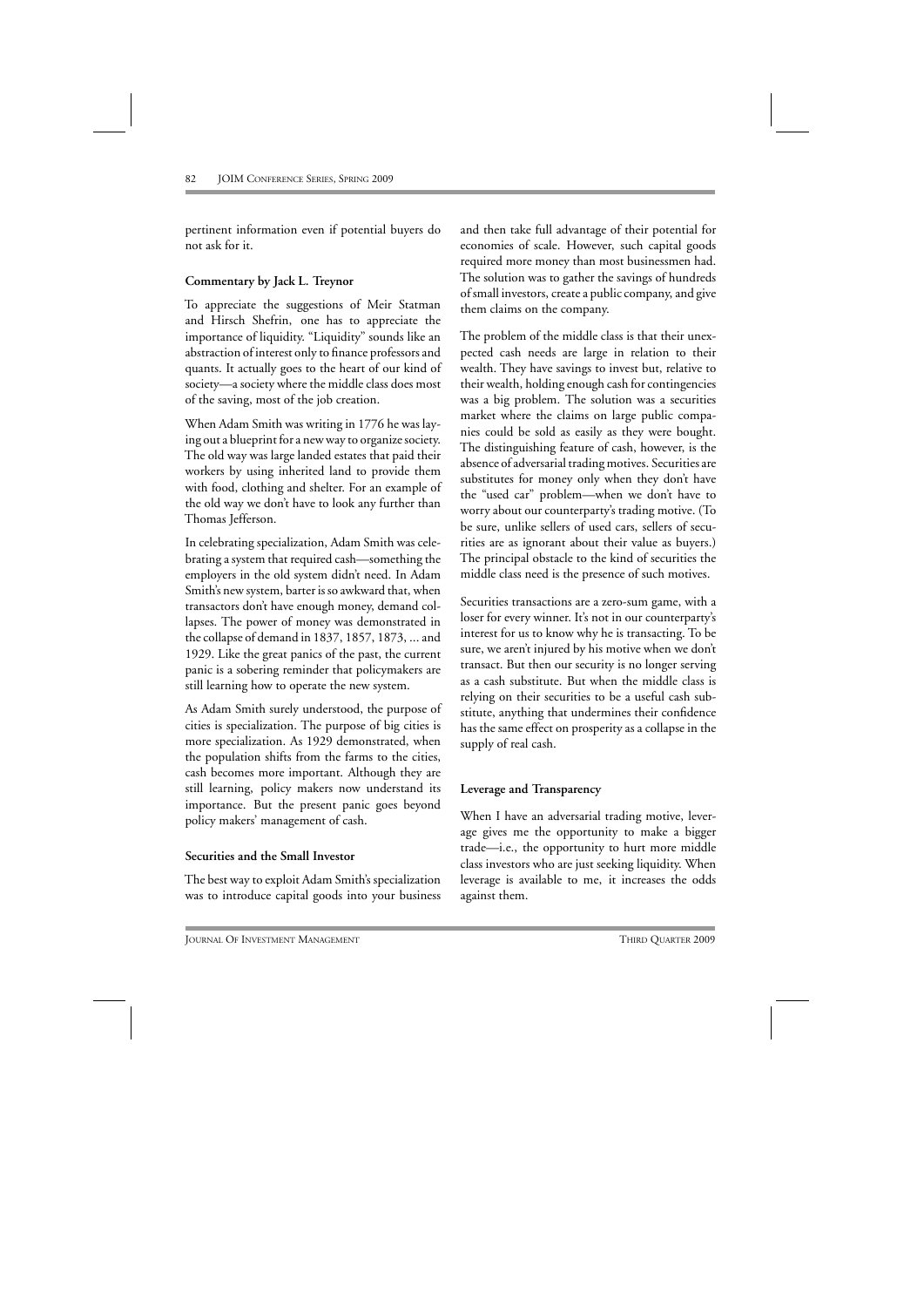Transparency, on the other hand, reduces the number of opportunities for me to trade on something middle class investors don't know. Anything that defeats transparency increases their suspicion about my trading motive and makes securities less money-like.

Moral: if you want to help the middle class with its task of saving and job creation, increase the transparency and reduce the leverage. Our speakers have offered policy makers valuable suggestions about how to do both.∗

These are all commercial paper rates:

| Year | crisis | 2 Years before 1 Year before Year of<br>crisis | crisis |
|------|--------|------------------------------------------------|--------|
| 1837 | 7.00   | 18.00                                          | 14.25  |
| 1857 | 8.92   | 8.83                                           | 11.56  |
| 1873 | 6.98   | 8.63                                           | 10.27  |
| 1907 | 5.18   | 6.25                                           | 6.66   |
| 1920 | 6.02   | 5.37                                           | 7.50   |
| 1929 | 4.11   | 4.85                                           | 5.85   |

Source: Sidney Homer, *A History of Interest Rates*, Rutgers University Press, 1963.

∗ Tight money hurts city people more than farmers; US population was moving to cities (farm % of GDP today  $= 1\%$ ).

**Vineer Bhansali,** PIMCO **"Tail Risk Management"** Discussant: Jesse L. Phillips, University of California, Office of the Treasurer of the Regents

The presentation will focus on the practical approaches to managing tail risk of investment portfolios. With the observation that tail risks that arise from deleveraging or illiquidity episodes are accompanied by increasing correlations, we suggest using macro market instruments, strategies

and scenario shocks for hedging portfolios. We will discuss why traditional pricing methods severely misprice such hedges.

**Joseph Cherian,** Cornell University **"Trading Agents and Liquidity Risk"** Discussant: Ahmet Kocagil, Fitch Solutions

A recent area of concern and analysis in both financial economics and capital markets has been liquidity. Broadly speaking, liquidity is the ease with which a financial asset can be traded. Liquidity risk, on the other hand, can be defined as the uncertainty associated with the measure of liquidity. Using a simple information-based model of liquidity, we define, develop, and empirically test some measures of liquidity risk, both at the stockand market-levels. In this model, trading agents are characterized as being driven by superior information, liquidity needs, or hedging requirements. The bid-ask spreads derived from this model have the desired historical properties, and the ability to forecast future liquidity. We also provide empirical evidence that validates the notion that liquidity affects financial market performance. Finally some live case studies illustrate how the investment manager can take liquidity explicitly into account to both enhance portfolio performance and mitigate portfolio risk.

# **Lisa Goldberg, MSCI Barra "Is There a Green Factor?"**

Discussant: Rodney Sullivan, CFA Institute

We look at the controversial topic of environmental change and its impact on markets through the lens of the Barra Global Equity Model. We find statistically significant risk factors associated with environmental capital and renewable energy firms. The first of the two factors had a substantial return during the period January 2004 -December 2008, and it was uncorrelated with the overall market and changes in oil price.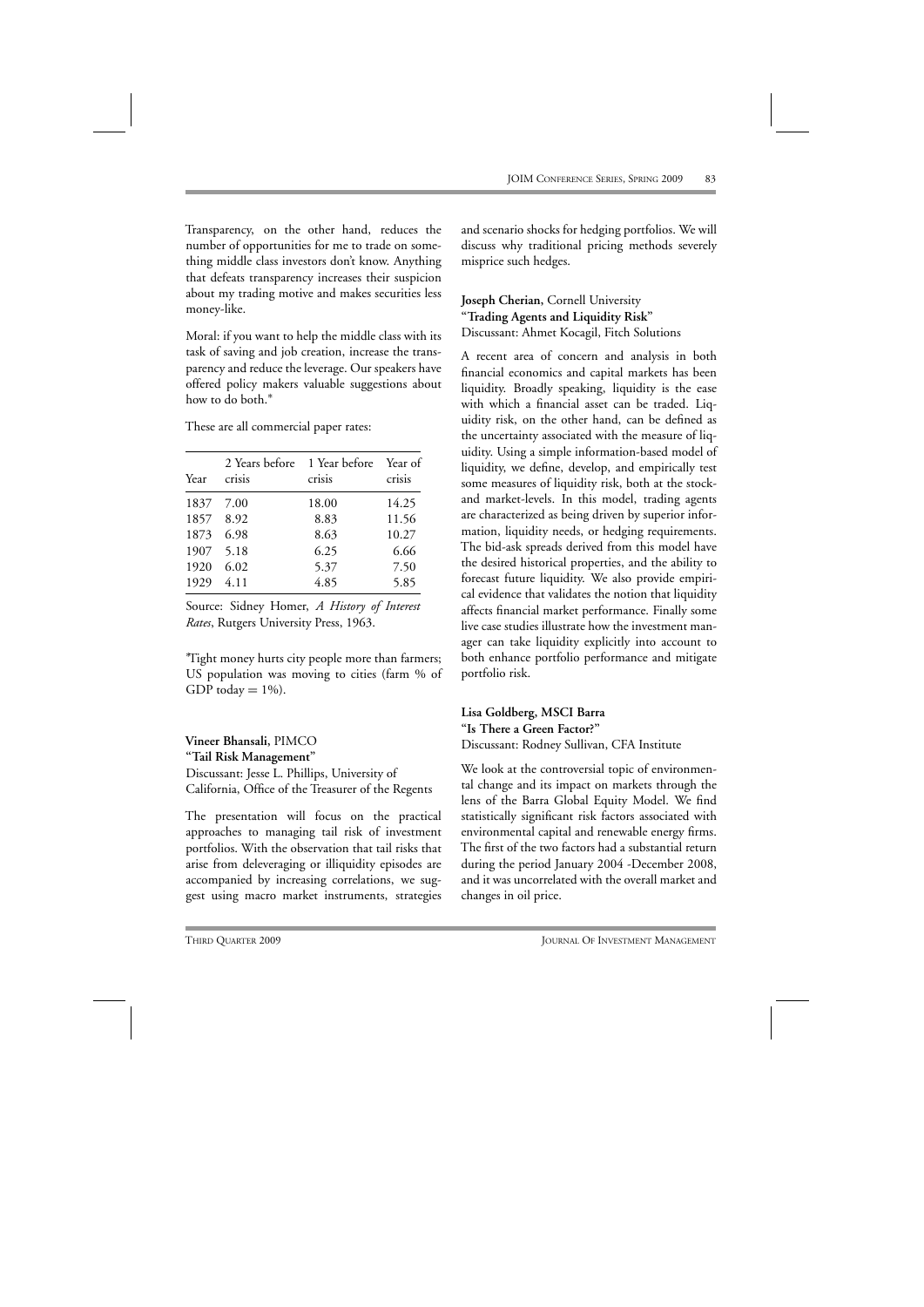# **Robert Hendershott,** Santa Clara University **"The Housing Bubble and Resulting Mortgage Crisis"**

Discussant: Jeffrey Bohn, Shinsei Bank, Ltd.

In the late 1990s United States house prices began a long boom that peaked in mid 2006. The subsequent reversal of the housing boom has spawned a major crisis in the credit markets. This talk reviews the financial developments that stimulated the house price bubble and the financial repercussions of it bursting.

**Francis Longstaff,** Anderson School at UCLA **"Systemic Credit Risk: What is the Market Telling Us?"** Discussant: Jing Zhang, Moody's KMV

The ongoing subprime crisis raises many concerns about the possibility of much broader credit shocks in the economy. We use a simple linear version of the Longstaff and Rajan (2007) model to extract the information about macroeconomic credit risk embedded in the prices of tranches on the mostliquid credit indexes. Three types of credit risk appear to be priced by the market: idiosyncratic risks at the level of individual firms, sector wide risk at the level of correlated firms within the same industry group, and economy-wide or systemic risk. We apply the model to the recent behavior of tranches in the U.S. and European credit derivatives markets and show that the current credit crisis has more than twice the systemic risk of the May 2005 auto-downgrade credit crisis.

### **Lasse H. Pedersen,** NYU Stern School of Business **"Dynamic Trading with Predictable Returns and Transaction Costs"**

Discussant: Ananth Madhavan, Barclays Global Investors

This paper derives a closed-form solution of the optimal dynamic portfolio policy when trading is costly and security returns are predictable by signals with different mean reversions. The optimal new portfolio is a linear combination of the existing portfolio, the optimal current portfolio absent trading costs, and the optimal portfolio capturing future expected returns. We show explicitly how predictors with slower mean reversion (alpha decay) get more weight since they lead to a favorable positioning both now and in the future. We implement the optimal policy for commodity futures and show that the resulting portfolio has superior returns net of trading costs relative to more naive benchmarks. The optimal portfolio tracks smoothly a frictionless benchmark that is tilted towards slowmean-reversion signals and has interesting impulseresponse dynamics. Finally, we derive natural equilibrium implications of trading costs.

# **Anna Scherbina,** University of California, Davis **"Analyst Disagreement, Mispricing, and Liquidity"**

Discussant: James D. Peterson, Charles Schwab & Co., Inc.

We document a close link between mispricing and liquidity by investigating stocks with high analyst disagreement. Previous research finds that these stocks tend to be overpriced, but that prices correct downwards as uncertainty about earnings is resolved. Our analysis suggests that one reason mispricing has persisted through the years is that analyst disagreement coincides with high trading costs. We also show that in the cross-section, the less liquid stocks tend to be more severely overpriced. Additionally, increases in aggregate market liquidity accelerate the convergence of prices to fundamentals. As a result, returns of the initially overpriced stocks are negatively correlated with the time series of innovations in aggregate market liquidity.

# **Fan Yu,** Claremont McKenna College **"The Determinants of Operational Risk in U.S. Financial Institutions"**

Discussant: Rong Fan, Gifford Fong Associates